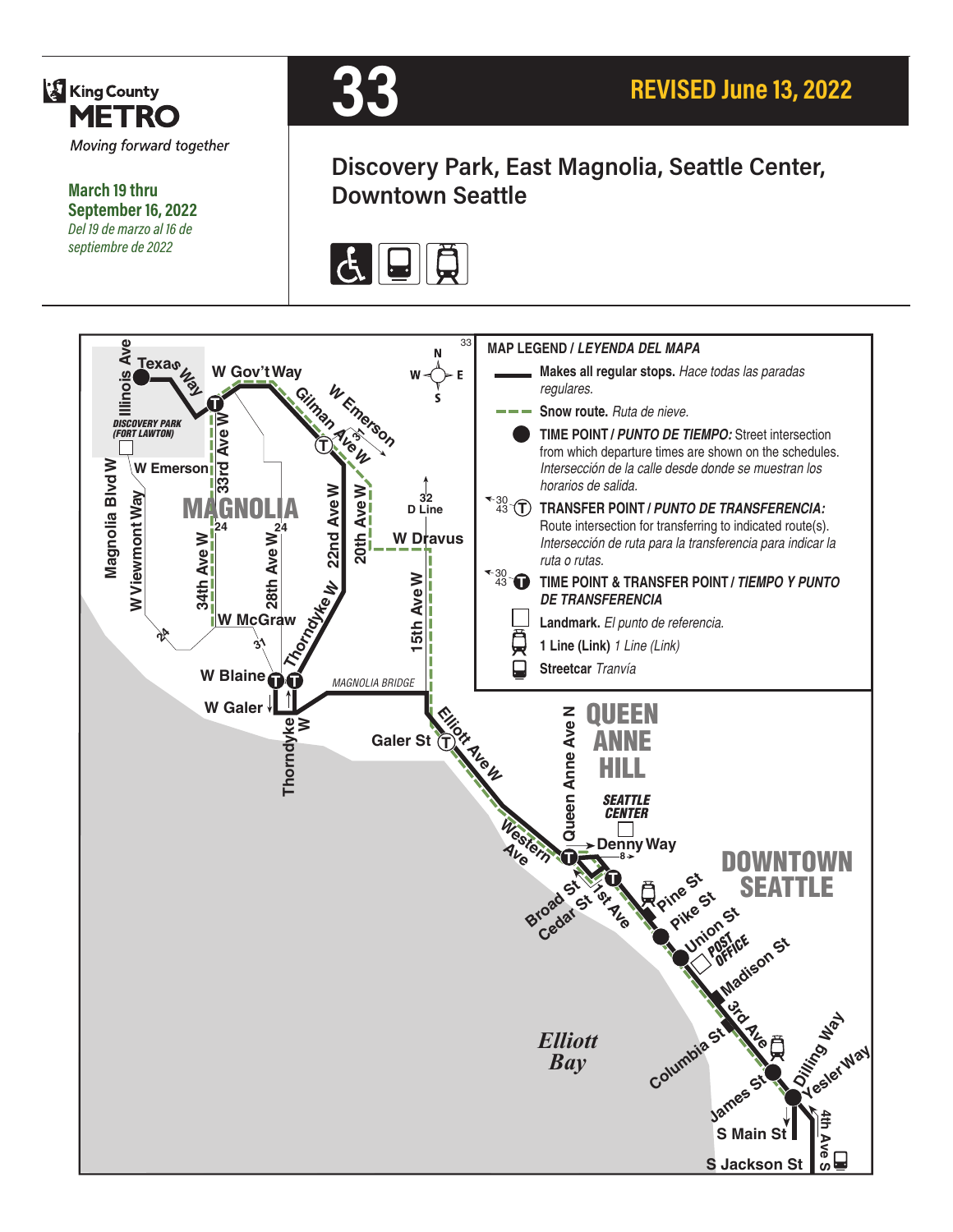### Route 33 Monday thru Friday to Downtown Seattle

*Servicio de lunes a viernes al centro de Seattle*

|                                       | <b>North Magnolia</b>                                                                          | <b>South</b><br><b>Magnolia</b> | <b>Downtown Seattle</b>      |                              |                                      |                         |  |
|---------------------------------------|------------------------------------------------------------------------------------------------|---------------------------------|------------------------------|------------------------------|--------------------------------------|-------------------------|--|
| <b>Illinois Ave</b><br>& Texas<br>Way | W<br>Government<br>Way & 34th<br>Ave W                                                         | 28th Ave W<br>&<br>W Blaine St  | 3rd Ave<br>&<br>Cedar St     | 3rd Ave<br>&<br>Pike St      | Yesler<br>Way &<br>Prefontaine<br>PI | To Route                |  |
| Stop #31140                           | Stop #24360                                                                                    | Stop #20700                     | Stop #2220                   | Stop #433                    | Stop #1340                           |                         |  |
| 5:08                                  | 5:12                                                                                           | 5:21                            | 5:30                         | 5:35                         | 5:40                                 | 27                      |  |
| 5:38                                  | 5:42                                                                                           | 5:51                            | 6:00                         | 6:05                         | 6:11b                                | 124                     |  |
| 6:21                                  | 6:25                                                                                           | 6:35                            | 6:45                         | 6:50                         | 6:56b                                | 124                     |  |
| 7:00<br>7:34<br>7:49                  | 7:04<br>7:38<br>7:53                                                                           | 7:16<br>7:50<br>8:05<br>8:21    | 7:27<br>8:03<br>8:18         | 7:33<br>8:09<br>8:24<br>8:40 | 7:38<br>8:16b<br>8:31b               | 27<br>124<br>124<br>124 |  |
| 8:05<br>8:30<br>9:04<br>9:36          | 8:09<br>8:34<br>9:08<br>9:40                                                                   | 8:46<br>9:18<br>9:49            | 8:34<br>8:59<br>9:29<br>9:59 | 9:05<br>9:35<br>10:05        | 8:47b<br>9:12b<br>9:42b<br>10:12b    | 124<br>124<br>124       |  |
| 10:05                                 | 10:09                                                                                          | 10:18                           | 10:28                        | 10:34                        | 10:41b                               | 124                     |  |
| 10:35                                 | 10:39                                                                                          | 10:48                           | 10:58                        | 11:04                        | 11:11b                               | 124                     |  |
| 11:05                                 | 11:09                                                                                          | 11:18                           | 11:28                        | 11:35                        | 11:42b                               | 124                     |  |
| 11:35                                 | 11:39                                                                                          | 11:48                           | 11:58                        | 12:05                        | 12:12b                               | 124                     |  |
| 12:05                                 | 12:09                                                                                          | 12:18                           | 12:28                        | 12:35                        | 12:42b                               | 124                     |  |
| 12:36                                 | 12:40                                                                                          | 12:49                           | 12:59                        | 1:06                         | 1:13b                                | 124                     |  |
| 1:06                                  | 1:10                                                                                           | 1:19                            | 1:29                         | 1:36                         | 1:43b                                | 124                     |  |
| 1:35                                  | 1:39                                                                                           | 1:48                            | 1:59                         | 2:06                         | 2:13b                                | 124                     |  |
| 2:05                                  | 2:09                                                                                           | 2:18                            | 2:30                         | 2:37                         | 2:44b                                | 124                     |  |
| 2:35                                  | 2:39                                                                                           | 2:48                            | 3:00                         | 3:06                         | 3:12                                 | 27                      |  |
| 3:05                                  | 3:09                                                                                           | 3:18                            | 3:31                         | 3:38                         | 3:45b                                | 124                     |  |
| 3:35                                  | 3:39                                                                                           | 3:48                            | 4:01                         | 4:08                         | 4:15b                                | 124                     |  |
| 4:06                                  | 4:10                                                                                           | 4:19                            | 4:33                         | 4:40                         | 4:48b                                | 124                     |  |
| 4:37                                  | 4:41                                                                                           | 4:50                            | 5:04                         | 5:11                         | 5:19b                                | 124                     |  |
| 5:03                                  | 5:07                                                                                           | 5:16                            | 5:30                         | 5:37                         | 5:45b                                | 124                     |  |
| 5:35                                  | 5:38                                                                                           | 5:47                            | 6:00                         | 6:07                         | 6:14b                                | 124                     |  |
| 5:59                                  | 6:02                                                                                           | 6:11                            | 6:23                         | 6:30                         | 6:36b                                | 124                     |  |
| 6:33<br>7:05                          | 6:36<br>7:08<br>7:34                                                                           | 6:45<br>7:17<br>7:43            | 6:57<br>7:27<br>7:53         | 7:03<br>7:32<br>7:58         | 7:09b<br>7:37<br>8:03                | 124<br>27<br>27         |  |
|                                       | 8:04                                                                                           | 8:13                            | 8:23                         | 8:28                         | 8:33                                 | 27                      |  |
|                                       | 8:34                                                                                           | 8:43                            | 8:53                         | 8:58                         | 9:03                                 | 27                      |  |
|                                       | <b>Bold PM time</b><br>Alberta<br>. 1 <b>0</b> 1 <b>A</b><br>$0.0.011 \pm 0.01$ and $\pm 1.01$ |                                 |                              |                              |                                      |                         |  |

**b** Serves southbound 3rd Ave S & S Main St at this time.



**This trip is cancelled.** To address ongoing operational and vehicle maintenance capacity limitations, some trips have been temporarily cancelled.

#### **Snow/ Emergency Service**  *Servicio en caso de nieve o emergencia*

During most snow conditions, this bus will follow the special snow routing shown on the map. If Metro declares an emergency, the bus will not operate. Visit kingcounty.gov/metro/snow to register for **Transit Alerts** and to learn more.

*En la mayoría de las condiciones de nieve, este autobús seguirá la ruta especial en caso de nieve como se indica en el mapa. Si Metro declara una emergencia, el autobús no circulará. Visite kingcounty.gov/metro/snow para registrarse y recibir las alertas de transporte público y obtener más información.*

### Route 33 Monday thru Friday to Discovery Park

*Servicio de lunes a viernes a Discovery Park*

| <b>Downtown Seattle</b> |                 | Lower<br>Queen<br>Anne | South<br><b>Magnolia</b> | <b>North Magnolia</b> |                     |
|-------------------------|-----------------|------------------------|--------------------------|-----------------------|---------------------|
| Yesler Way              | 3rd Ave         | Denny Way              | Thorndyke                | W Government          | <b>Illinois Ave</b> |
| &                       | &               | & Queen                | Ave W &                  | Way & 33rd            | & Texas             |
| Dilling                 | <b>Union St</b> | Anne Ave N             | W Blaine St              | Ave W                 | Way                 |
| Stop #1370              | Stop #570       | Stop #19440            | Stop #31350              | Stop #24680           | Stop #31140         |
| 5:44bc                  | 5:49            | 5:56                   | 6:03                     | 6:11                  | 6:16                |
| 6:10                    | 6:14            | 6:21                   | 6:28                     | 6:37                  | 6:42                |
| 6:40                    | 6:45            | 6:53                   | 7:01                     | 7:11                  | 7:16                |
| 7:11                    | 7:16            | 7:24                   | 7:32                     | 7:42                  | 7:47                |
| 7:42                    | 7:48            | 7:56                   | 8:04                     | 8:14                  | 8:19                |
| 8:11bc                  | 8:18            | 8:26                   | 8:34                     | 8:43                  | 8:48                |
| 8:42bc                  | 8:49            | 8:57                   | 9:05                     | 9:13                  | 9:18                |
| 9:12bc                  | 9:19            | 9:27                   | 9:35                     | 9:43                  | 9:48                |
| 9:42bc                  | 9:49            | 9:57                   | 10:04                    | 10:12                 | 10:17               |
| 10:12bc                 | 10:19           | 10:27                  | 10:34                    | 10:42                 | 10:47               |
| 10:42bc                 | 10:49           | 10:57                  | 11:04                    | 11:12                 | 11:17               |
| 11:13bc                 | 11:20           | 11:28                  | 11:35                    | 11:43                 | 11:48               |
| 11:44bc                 | 11:51           | 11:59                  | 12:06                    | 12:15                 | 12:20               |
| 12:14 b c               | 12:21           | 12:29                  | 12:36                    | 12:45                 | 12:50               |
| 12:44bc                 | 12:51           | 12:59                  | 1:06                     | 1:15                  | 1:20                |
| 1:14bc                  | 1:21            | 1:29                   | 1:36                     | 1:45                  | 1:50                |
| 1:44 bc                 | 1:51            | 1:59                   | 2:06                     | 2:15                  | 2:20                |
| 2:13bc                  | 2:20            | 2:28                   | 2:35                     | 2:45                  | 2:50                |
| 2:43bc                  | 2:50            | 2:58                   | 3:05                     | 3:15                  | 3:20                |
| 3:13bc                  | 3:20            | 3:28                   | 3:35                     | 3:45                  | 3:50                |
| 3:59bc                  | 4:06            | 4:15                   | 4:22                     | 4:33                  | 4:38                |
| 4:40bc                  | 4:47            | 4:56                   | 5:03                     | 5:14                  | 5:19                |
| 5:02bc                  | 5:10            | 5:20                   | 5:28                     | 5:39                  | 5:44                |
| 5:20bc                  | 5:28            | 5:38                   | 5:46                     | 5:58                  | 6:03                |
| 5:34                    | 5:40            | 5:49                   | 5:57                     | 6:09                  | 6:14                |
| 5:47bc                  | 5:54            | 6:03                   | 6:11                     | 6:23                  | 6:28                |
| 6:31bc                  | 6:38            | 6:46                   | 6:54                     | 7:06                  | 7:11d               |
| 7:01bc                  | 7:08            | 7:16                   | 7:23                     | 7:32                  | 7:37d               |
| 7:29bc                  | 7:36            | 7:44                   | 7:51                     | 8:00                  | 8:05d               |
| 8:00                    | 8:08            | 8:16                   | 8:23                     | 8:32                  | 8:37d               |
| 8:30                    | 8:38            | 8:46                   | 8:53                     | 9:01                  | 9:06d               |

**Bold PM time**<br>**h** Trin start

Trip starts 4th Ave S & S Royal Brougham Way 1-3 minutes earlier.

**c** Serves 4th Ave S Island & S Jackson St at this time.<br> **d** Trip ends W Government Way & 34th Ave W several

Trip ends W Government Way & 34th Ave W several minutes later.

# **Holiday Information**

*Información sobre días festivos*

This route will operate its Sunday schedule on the following holidays. *Esta ruta operará según su horario de domingo en los siguientes días festivos.*

| <b>Memorial Day</b>     | May 30          |
|-------------------------|-----------------|
| Día de los Caídos       | 30 de mayo      |
| Independence Day        | July 4          |
| Día de la independencia | 4 de julio      |
| Labor Day               | September 5     |
| Día del Trabajo         | 5 de septiembre |